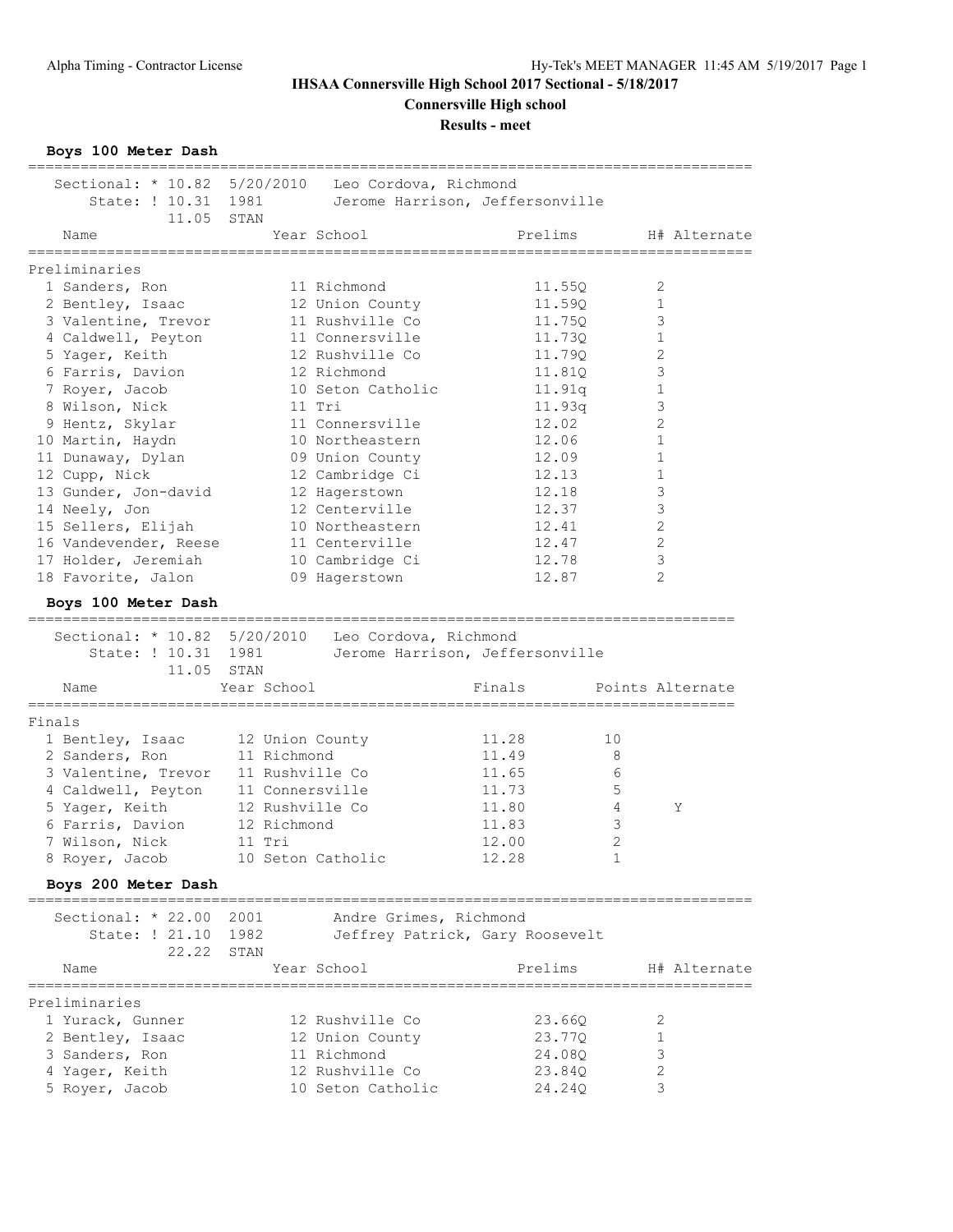**Results - meet**

# **....Boys 200 Meter Dash**

| 6 Deloney, Jerrell    | 11 Richmond     | 24.570 |                |
|-----------------------|-----------------|--------|----------------|
| 7 Dunaway, Dylan      | 09 Union County | 24.17q | 2              |
| 8 Cupp, Nick          | 12 Cambridge Ci | 24.46g | 2              |
| 9 Martin, Haydn       | 10 Northeastern | 24.47  | 3              |
| 10 Hentz, Skylar      | 11 Connersville | 24.57  | $\overline{2}$ |
| 11 Gunder, Jon-david  | 12 Hagerstown   | 24.58  | 3              |
| 12 Caldwell, Peyton   | 11 Connersville | 24.67  |                |
| 13 Smeltzer, Parker   | $11$ Tri        | 24.77  |                |
| 14 Johnson, Chaz      | 10 Northeastern | 25.02  |                |
| 15 Neely, Jon         | 12 Centerville  | 25.37  | 2              |
| 16 McKinney, Branden  | 10 Cambridge Ci | 25.41  | 3              |
| 17 Vandevender, Reese | 11 Centerville  | 25.51  |                |

## **Boys 200 Meter Dash**

|        | Sectional: $* 22.00$<br>State: ! 21.10 1982 | 2001              | Andre Grimes, Richmond<br>Jeffrey Patrick, Gary Roosevelt |                  |
|--------|---------------------------------------------|-------------------|-----------------------------------------------------------|------------------|
|        | 22,22 STAN                                  |                   |                                                           |                  |
|        | Name                                        | Year School       | Finals                                                    | Points Alternate |
| Finals |                                             |                   |                                                           |                  |
|        | 1 Yurack, Gunner                            | 12 Rushville Co   | 23.10                                                     | 10               |
|        | 2 Bentley, Isaac                            | 12 Union County   | 23.52                                                     | 8                |
|        | 3 Yaqer, Keith                              | 12 Rushville Co   | 23.70                                                     | 6                |
|        | 4 Dunaway, Dylan                            | 09 Union County   | 24.25                                                     | 5                |
|        | 5 Royer, Jacob                              | 10 Seton Catholic | 24.44                                                     | 4                |
|        | 6 Sanders, Ron                              | 11 Richmond       | 24.49                                                     | 3                |
|        | 7 Cupp, Nick                                | 12 Cambridge Ci   | 24.50                                                     | $\mathfrak{D}$   |
|        | 8 Deloney, Jerrell                          | 11 Richmond       | 25.82                                                     |                  |

## **Boys 400 Meter Dash**

| Sectional: * 50.68 1997                  |               | Barry Day                   |                                 |  |
|------------------------------------------|---------------|-----------------------------|---------------------------------|--|
| State: ! 46.99 2002                      |               | David Neville, Merrillville |                                 |  |
| 49.49 STAN                               |               |                             |                                 |  |
| Name                                     | Year School   | Finals H# Points Alternate  |                                 |  |
| ==============================           |               |                             |                                 |  |
| 1 Nixon, Josh 12 Union County            |               | 53.07                       | 10<br>$\mathcal{B}$             |  |
| 2 Cox, Dylan 10 Connersville             |               | 53.14 3 8                   |                                 |  |
| 3 Nuzzi, Hunter 12 Tri                   |               | 53.49                       | 3 <sup>7</sup><br>6             |  |
| 4 Haas, Luke 11 Union County             |               | 54.00                       | $\overline{\mathbf{3}}$<br>$-5$ |  |
| 5 Yazel, Jonah 09 Rushville Co           |               | 54.24 2                     | $\overline{4}$                  |  |
| 6 Griffith, Ira 11 Rushville Co          |               | 54.30                       | 3 <sup>7</sup><br>$\mathbf{3}$  |  |
| 7 Snedigar, Alec 10 Richmond             |               | 54.51                       | 3 <sup>7</sup><br>2             |  |
| 8 Martin, Haydn 10 Northeastern          |               | 54.54                       | $\mathcal{S}$<br>$\mathbf{1}$   |  |
| 9 Napier, Dylan 10 Hagerstown            |               | 54.79                       | $\mathcal{S}$                   |  |
| 10 Harrison, Laterria 09 Connersville    |               | 56.28                       | 2                               |  |
| 11 Bane, Michael                         | 12 Hagerstown | 56.91                       | $\mathbf{2}$                    |  |
| 12 Casiano, Derick 11 Richmond           |               | 57.25                       | $\overline{2}$                  |  |
| 13 Wankerl, Antonio 11 Centerville       |               | 57.40                       | $\overline{c}$                  |  |
| 14 Holder, Jeremiah 10 Cambridge Ci      |               | 59.88                       | $\overline{2}$                  |  |
| 15 Schroeder, Phil 12 Centerville        |               | 59.98                       |                                 |  |
| 16 Loftis, Isiah 10 Northeastern 1:00.13 |               |                             | $\overline{2}$                  |  |
| 17 Southerland, Keato 09 Cambridge Ci    |               | 1:03.55                     | $\mathbf 1$                     |  |
| 18 Tenorio, Rodrigo                      | 12 Tri        | 1:07.15                     |                                 |  |
|                                          |               |                             |                                 |  |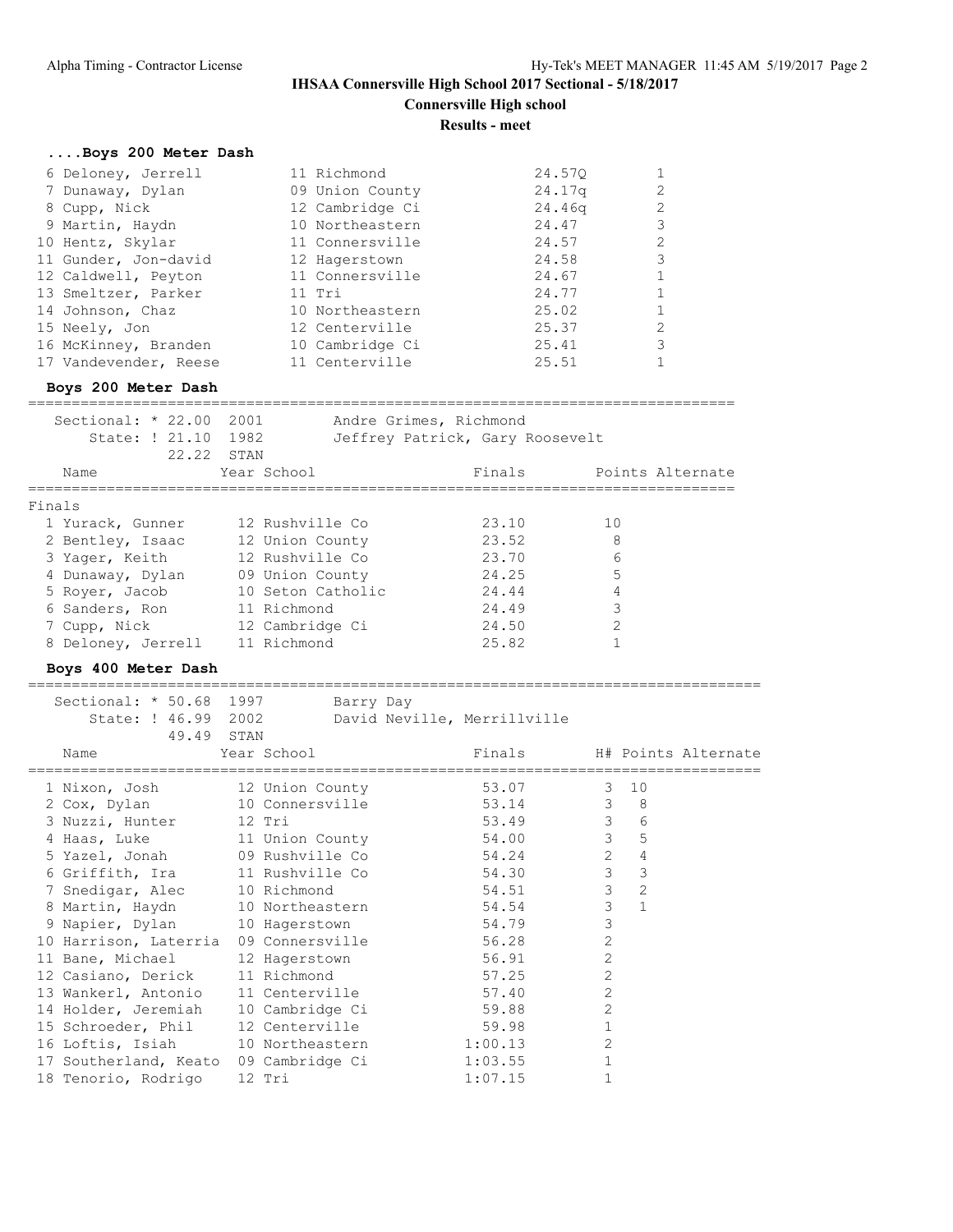**Results - meet**

**Boys 800 Meter Run**

| Sectional: $* 1:55.92$<br>State: ! 1:49.25<br>1:55.88<br>Name |       | 1998<br>Jason Briggs, Richmond<br>2011<br>STAN<br>Year School | Austin Mudd, Center Grove<br>Finals |                       |                | H# Points Alternate |
|---------------------------------------------------------------|-------|---------------------------------------------------------------|-------------------------------------|-----------------------|----------------|---------------------|
|                                                               |       |                                                               |                                     |                       |                |                     |
| 1 Tuttle, Logan                                               |       | 10 Hagerstown                                                 | 2:00.10                             | 2                     | 10             |                     |
| 2 Hodge, Josh                                                 |       | 12 Rushville Co                                               | 2:01.75                             | 2                     | 8              |                     |
| 3 Chastain, Isaac                                             |       | 11 Rushville Co                                               | 2:04.82                             | $\overline{2}$        | 6              |                     |
| 4 Elleman, Dakota                                             |       | 12 Union County                                               | 2:06.71                             | $\overline{2}$        | 5              |                     |
| 5 Hicks, Alec                                                 |       | 12 Hagerstown                                                 | 2:06.91                             | $\overline{2}$        | $\overline{4}$ |                     |
| 6 Beatty, Gabe                                                |       | 11 Northeastern                                               | 2:10.18                             | $\overline{2}$        | 3              |                     |
| 7 Southerland, Chase 12 Cambridge Ci                          |       |                                                               | 2:11.28                             | $\mathbf{2}^{\prime}$ | 2              |                     |
| 8 Halcom, Jalin                                               |       | 12 Connersville                                               | 2:13.80                             | $\overline{2}$        | $\mathbf{1}$   |                     |
| 9 Johnson, Caleb                                              |       | 10 Northeastern                                               | 2:17.60                             | $\overline{2}$        |                |                     |
| 10 McDaniel, Aidan                                            |       | 12 Richmond                                                   | 2:18.58                             | $\mathbf{1}$          |                |                     |
| 11 Henemyre, Timothy 12 Richmond                              |       |                                                               | 2:19.24                             | $\overline{2}$        |                |                     |
| 12 Poe, Dylan                                                 |       | 12 Union County                                               | 2:19.92                             | 2                     |                |                     |
| 13 Downard, Kyle                                              |       | 10 Connersville                                               | 2:19.97                             | 1                     |                |                     |
| 14 Bertsch, Trenton                                           |       | 09 Cambridge Ci                                               | 2:20.51                             | $\overline{2}$        |                |                     |
| 15 Tincher, Ryan                                              |       | 11 Centerville                                                | 2:23.17                             | $\mathbf{1}$          |                |                     |
| -- Duncan, Kaleb                                              |       | 11 Centerville                                                | NΤ                                  | $\mathbf{1}$          |                |                     |
| Boys 1600 Meter Run                                           |       |                                                               |                                     |                       |                |                     |
| ____________                                                  | ----- |                                                               |                                     |                       |                |                     |
|                                                               |       |                                                               |                                     |                       |                |                     |
| Sectional: $* 4:20.30$                                        |       | 1994<br>Adam Gibb, Richmond                                   |                                     |                       |                |                     |
| State: ! 4:03.00                                              |       | 2011                                                          | Austin Mudd, Center Grove           |                       |                |                     |
| 4:17.75 STAN                                                  |       |                                                               |                                     |                       |                |                     |
| Name                                                          |       | Year School                                                   | Finals                              |                       |                | Points Alternate    |
|                                                               |       |                                                               |                                     |                       |                | =============       |
| 1 Bledsoe, Mason                                              |       | 12 Hagerstown                                                 | 4:34.99                             | 10                    |                |                     |
| 2 Tilton, Logan                                               |       | 12 Richmond                                                   | 4:35.52                             |                       | 8              |                     |
| 3 Miller, Andrew                                              |       | 10 Rushville Co                                               | 4:39.14                             |                       | 6              |                     |
| 4 Slagle, Kaleb                                               |       | 11 Hagerstown                                                 | 4:42.28                             |                       | 5              |                     |
| 5 Reeves, Julian                                              |       | 11 Richmond                                                   | 4:57.36                             |                       | 4              |                     |
| 6 Mull, Wesley                                                |       | 09 Northeastern                                               | 5:03.10                             |                       | 3              |                     |
| 7 Smith, Wes                                                  |       | 11 Connersville                                               | 5:03.70                             |                       | $\mathbf{2}$   |                     |
| 8 Nevels, Ben                                                 |       | 11 Centerville                                                | 5:04.83                             |                       | 1              |                     |
| 9 Leisure, Brett                                              |       | 12 Rushville Co                                               | 5:05.13                             |                       |                |                     |
| 10 Sasser, Bryce                                              |       | 10 Connersville                                               | 5:07.55                             |                       |                |                     |
| 11 Poe, Dylan                                                 |       | 12 Union County                                               | 5:07.58                             |                       |                |                     |
| 12 McGriff, Payton                                            |       | 09 Cambridge Ci                                               | 5:10.60                             |                       |                |                     |
| 13 Hensley, Russ                                              |       | 10 Union County                                               | 5:11.76                             |                       |                |                     |
| -- McCullum, Dylan                                            |       | 09 Cambridge Ci                                               | NΤ                                  |                       |                |                     |
| -- Roberts, Gary                                              |       | 11 Tri                                                        | NΤ                                  |                       |                |                     |
| -- Jessup, Griffin<br>-- Newland, Jake                        |       | 11 Tri<br>11 Centerville                                      | NΤ<br>NΤ                            |                       |                |                     |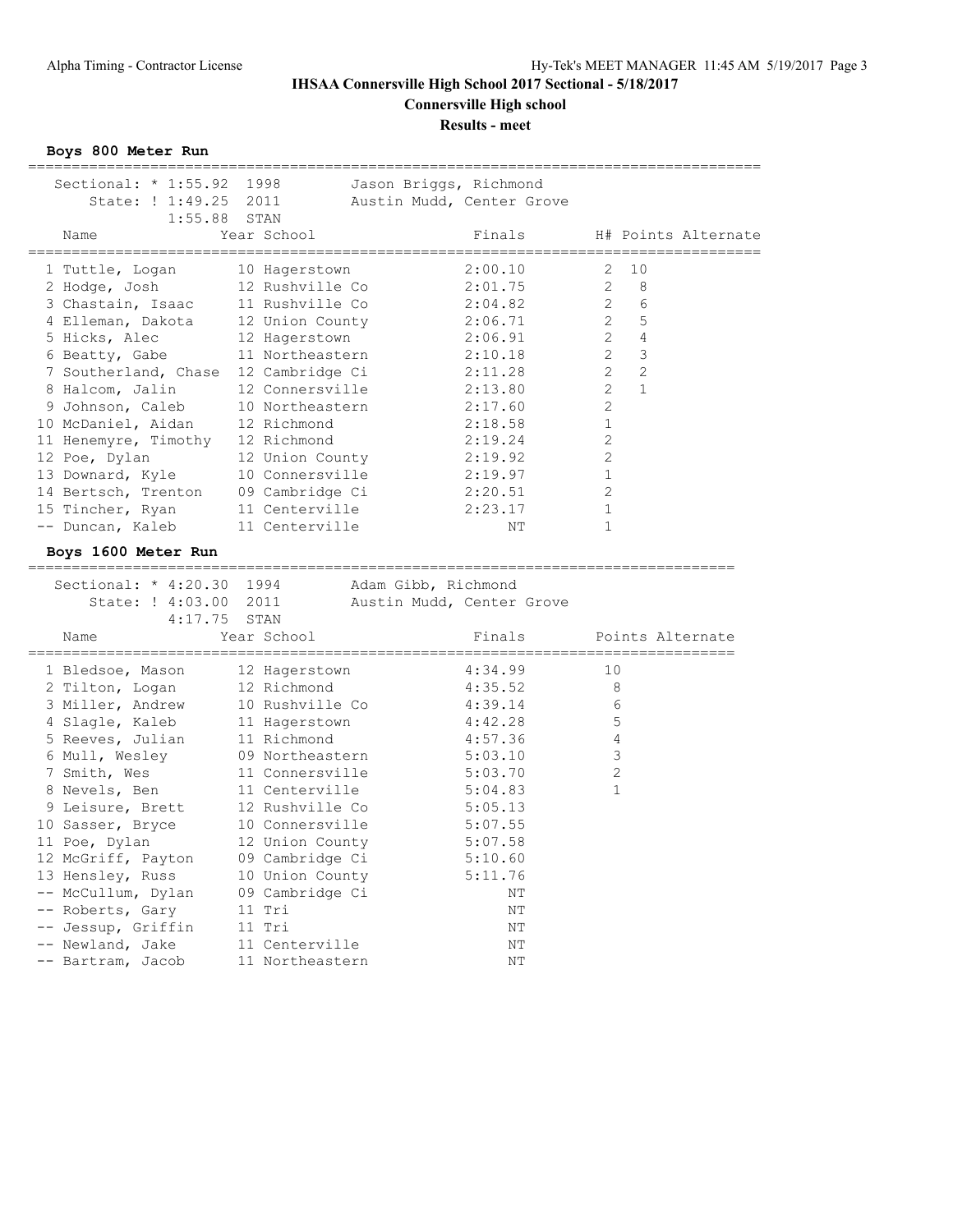# **Results - meet**

**Boys 3200 Meter Run**

| Sectional: * 9:29.36 1995<br>State: ! 8:51.15 2012 |                 | Chad McFarland, Richmond<br>Futsum Zienasellassie, Hammond |                                            |
|----------------------------------------------------|-----------------|------------------------------------------------------------|--------------------------------------------|
| 9:17.78                                            | STAN            |                                                            |                                            |
| Name<br>------------------------------             | Year School     | Finals                                                     | Points Alternate<br>---------------------- |
| 1 Bledsoe, Mason                                   | 12 Hagerstown   | 10:30.12                                                   | 10                                         |
| 2 Dare, Ravi                                       | 11 Union County | 10:35.08                                                   | 8                                          |
| 3 Wampler, Austin                                  | 11 Cambridge Ci | 10:36.78                                                   | 6                                          |
| 4 Slaton, Michael                                  | 09 Rushville Co | 10:47.96                                                   | 5                                          |
| 5 Kirchoff, Jacob                                  | 11 Rushville Co | 10:47.97                                                   | $\overline{4}$                             |
| 6 Tilton, Logan                                    | 12 Richmond     | 10:58.71                                                   | 3                                          |
| 7 Osborne, Jevon                                   | 12 Hagerstown   | 11:00.00                                                   | $\overline{2}$                             |
| 8 Jaynes, Parker                                   | 10 Centerville  | 11:08.18                                                   | $\mathbf{1}$                               |
| 9 Reeves, Julian                                   | 11 Richmond     | 11:22.64                                                   |                                            |
| 10 Smith, Wes                                      | 11 Connersville | 11:28.01                                                   |                                            |
| 11 Myers, Brent                                    | 12 Cambridge Ci | 11:34.29                                                   |                                            |
| 12 Bantz, Luke                                     | 09 Union County | 11:53.94                                                   |                                            |
| -- Bartram, Jacob                                  | 11 Northeastern | ΝT                                                         |                                            |
| -- Roberts, Gary                                   | 11 Tri          | NΤ                                                         |                                            |
| -- Stegall, Seth                                   | 12 Centerville  | NΤ                                                         |                                            |
| -- King, Alex                                      | 10 Connersville | ΝT                                                         |                                            |
| Boys 110 Meter Hurdles                             |                 |                                                            |                                            |
| Sectional: * 14.70 1994                            |                 |                                                            |                                            |
| State: ! 13.40 1976                                |                 | Lawrence Baker                                             |                                            |
| 14.87 STAN                                         |                 | Jerry Hill, Arsenal Technical                              |                                            |
| Name                                               | Year School     |                                                            | Prelims<br>H# Alternate                    |
| Preliminaries                                      |                 |                                                            |                                            |
| 1 Hilbert, Bryant                                  | 12 Cambridge Ci |                                                            | 16.30Q<br>1                                |
| 2 Sheehan, Ike                                     | 12 Rushville Co |                                                            | 3<br>16.37Q                                |
| 3 Beasley, Justin                                  | 11 Union County |                                                            | 2<br>16.70Q                                |
| 4 Sullenberger, Mason                              | 12 Connersville |                                                            | $\mathsf 3$<br>16.38Q                      |
| 5 Robinson, Holden                                 | 10 Hagerstown   |                                                            | $\overline{2}$<br>16.94Q                   |
| 6 Benedict, Dylan                                  | 10 Centerville  |                                                            | 17.05Q<br>1                                |
| 7 Lewellen, Dakota                                 | 12 Union County |                                                            | 3<br>16.99q                                |
| 8 Herron, Collin                                   | 11 Connersville |                                                            | 2<br>17.00q                                |
| 9 Anderson, Garrett                                | 12 Northeastern |                                                            | $\mathbf{2}$<br>17.02                      |
| 10 Rich, Noah                                      | 12 Hagerstown   |                                                            | 17.14<br>1                                 |
| 11 Deloney, Devon                                  | 10 Richmond     |                                                            | 3<br>17.37                                 |
| 12 Pierce, Hayden                                  | 09 Cambridge Ci |                                                            | $\mathbf{1}$<br>19.10                      |
| 13 Kinney, Dalton                                  | 10 Northeastern |                                                            | $\mathbf{2}$<br>19.86                      |
| 14 Dixon, Cole                                     | 09 Rushville Co |                                                            | $\mathbf 1$<br>22.34                       |
| 15 Keck, Devin                                     | $10$ Tri        |                                                            | $\mathbf{2}$<br>23.01                      |
| 16 Miller, Timothy                                 | 10 Richmond     |                                                            | 3<br>23.27                                 |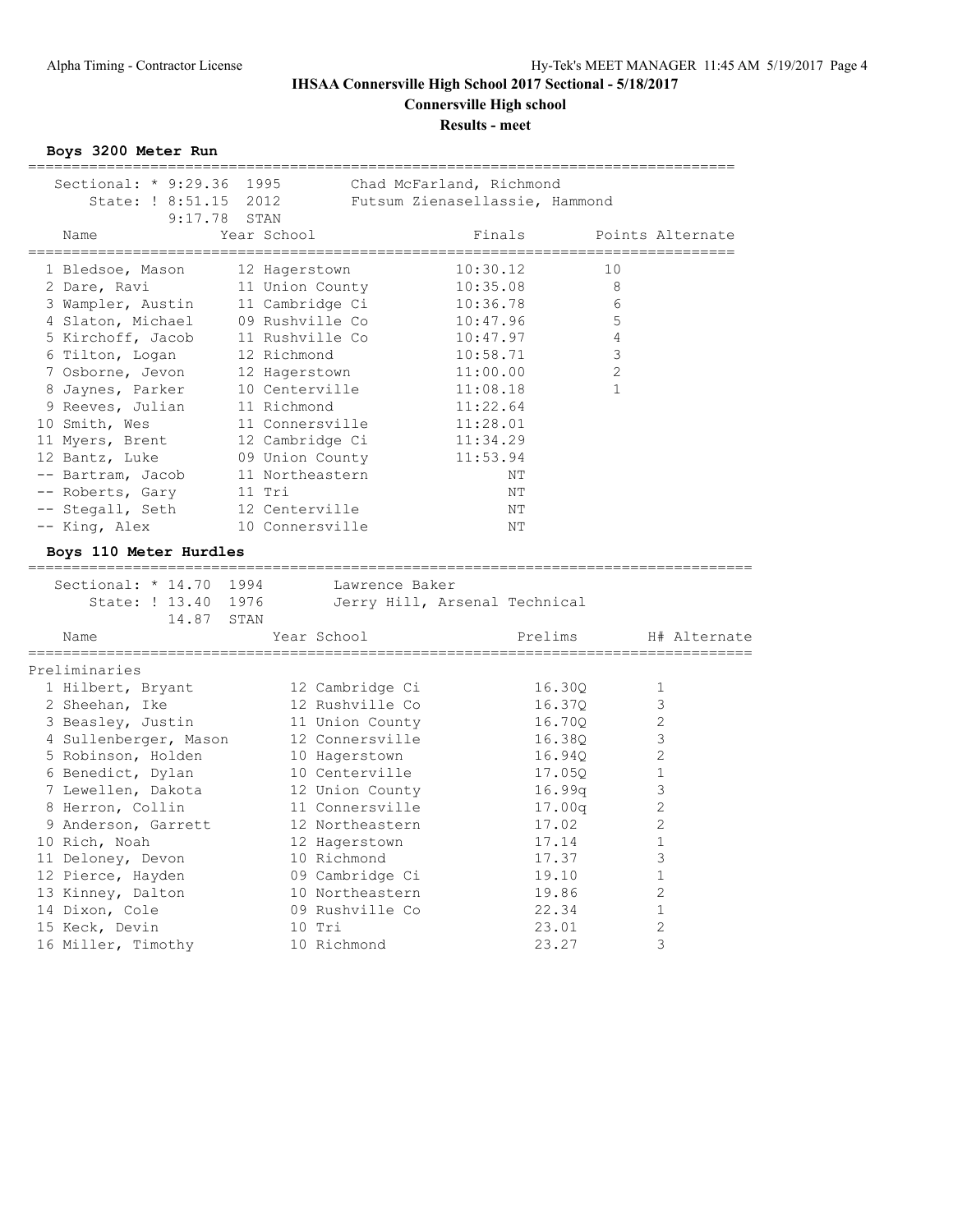**Connersville High school**

**Results - meet**

**Boys 110 Meter Hurdles**

| Sectional: $* 14.70$<br>State: ! 13.40 1976<br>14.87 STAN | 1994            | Lawrence Baker | Jerry Hill, Arsenal Technical |                  |
|-----------------------------------------------------------|-----------------|----------------|-------------------------------|------------------|
| Name                                                      | Year School     |                | Finals                        | Points Alternate |
| Finals                                                    |                 |                |                               |                  |
| 1 Hilbert, Bryant                                         | 12 Cambridge Ci |                | 15.62                         | 10               |
| 2 Beasley, Justin                                         | 11 Union County |                | 15.71                         | 8                |
| 3 Sheehan, Ike                                            | 12 Rushville Co |                | 16.04                         | 6                |
| 4 Lewellen, Dakota                                        | 12 Union County |                | 16.59                         | 5                |
| 5 Sullenberger, Maso                                      | 12 Connersville |                | 16.74                         | 4                |
| 6 Benedict, Dylan                                         | 10 Centerville  |                | 16.90                         | 3                |
| 7 Herron, Collin                                          | 11 Connersville |                | 17.02                         | $\mathfrak{D}$   |
| 8 Robinson, Holden                                        | 10 Hagerstown   |                | 17.05                         |                  |

#### **Boys 300 Meter Hurdles**

|  | Sectional: * 37.90 1997              |             |                 | Nathan Weisenborn, Union County  |                |                 |  |
|--|--------------------------------------|-------------|-----------------|----------------------------------|----------------|-----------------|--|
|  | State: ! 36.26 2007                  |             |                 | Bryce Brown, Evansville Harrison |                |                 |  |
|  | 38.95 STAN                           |             |                 |                                  |                |                 |  |
|  | Name                                 | Year School |                 | Finals H# Points Alternate       |                |                 |  |
|  | 1 Sheehan, Ike 12 Rushville Co       |             |                 | 40.74                            | $\mathcal{E}$  | 10              |  |
|  | 2 Robinson, Holden 10 Hagerstown     |             |                 | 41.09                            | 3 <sup>7</sup> | 8               |  |
|  | 3 Herron, Collin 11 Connersville     |             |                 | 41.99                            | $\mathcal{E}$  | 6               |  |
|  | 4 Hilbert, Bryant 12 Cambridge Ci    |             |                 | 42.26                            | 3 <sup>7</sup> | $5\phantom{.0}$ |  |
|  | 5 Beasley, Justin 11 Union County    |             |                 | 42.94                            | $\mathcal{S}$  | $\overline{4}$  |  |
|  | 6 Snyder, Matt 12 Union County       |             |                 | 43.09                            | $\mathcal{S}$  | 3               |  |
|  | 7 Anderson, Garrett 12 Northeastern  |             |                 | 43.10                            | $\mathcal{E}$  | 2               |  |
|  | 8 Richards, Seth                     |             | 11 Hagerstown   | 45.41                            | $\overline{2}$ | $\mathbf{1}$    |  |
|  | 9 Hensley, James 11 Connersville     |             |                 | 45.91                            | $\overline{2}$ |                 |  |
|  | 10 Jellison, Jonathan 09 Centerville |             |                 | 46.07                            | $\mathbf 1$    |                 |  |
|  | 11 Kinney, Dalton                    |             | 10 Northeastern | 46.33                            | $\overline{2}$ |                 |  |
|  | 12 Benedict, Dylan 10 Centerville    |             |                 | 46.67                            |                |                 |  |
|  | 13 Pierce, Hayden 09 Cambridge Ci    |             |                 | 47.78                            | 2              |                 |  |
|  | 14 Deloney, Devon 10 Richmond        |             |                 | 47.83                            | $\overline{2}$ |                 |  |
|  | 15 Harrison, Zach 12 Richmond        |             |                 | 47.93                            | 3              |                 |  |
|  | 16 Dixon, Cole 09 Rushville Co       |             |                 | 53.67                            | $\overline{2}$ |                 |  |
|  | 17 Keck, Devin                       | 10 Tri      |                 | 56.21                            |                |                 |  |
|  |                                      |             |                 |                                  |                |                 |  |

#### **Boys 4x100 Meter Relay**

| Sectional: * 42.99 2004  |                     | Bennett, Smith, Ekwealor, McCarty | Richmond |                  |                                      |               |      |                     |
|--------------------------|---------------------|-----------------------------------|----------|------------------|--------------------------------------|---------------|------|---------------------|
|                          | State: ! 41.02 1982 |                                   |          | , Gary Roosevelt |                                      |               |      |                     |
|                          |                     |                                   |          |                  | D Young, J Patrick, G Moore, A Price |               |      |                     |
|                          | 42.59 STAN          |                                   |          |                  |                                      |               |      |                     |
| School                   |                     |                                   |          |                  | Finals                               |               |      | H# Points Alternate |
| 1 Rushville Consolidated |                     |                                   |          |                  | 43.78                                |               | 2 10 |                     |
| 1) Valentine, Trevor 11  |                     |                                   |          |                  | 2) Wilson, Jacob 12                  |               |      |                     |
| 3) Yager, Keith 12       |                     |                                   |          |                  | 4) Yurack, Gunner 12                 |               |      |                     |
| 2 Richmond               |                     |                                   |          |                  | 45.35                                | $\mathcal{L}$ | - 8  |                     |
| 1) Sagna, Sid 11         |                     |                                   |          |                  | 2) Sanders, Ron 11                   |               |      |                     |
| 3) Stanley, Jermayne 10  |                     |                                   |          |                  | 4) Taylor, Jewell 09                 |               |      |                     |
|                          |                     |                                   |          |                  |                                      |               |      |                     |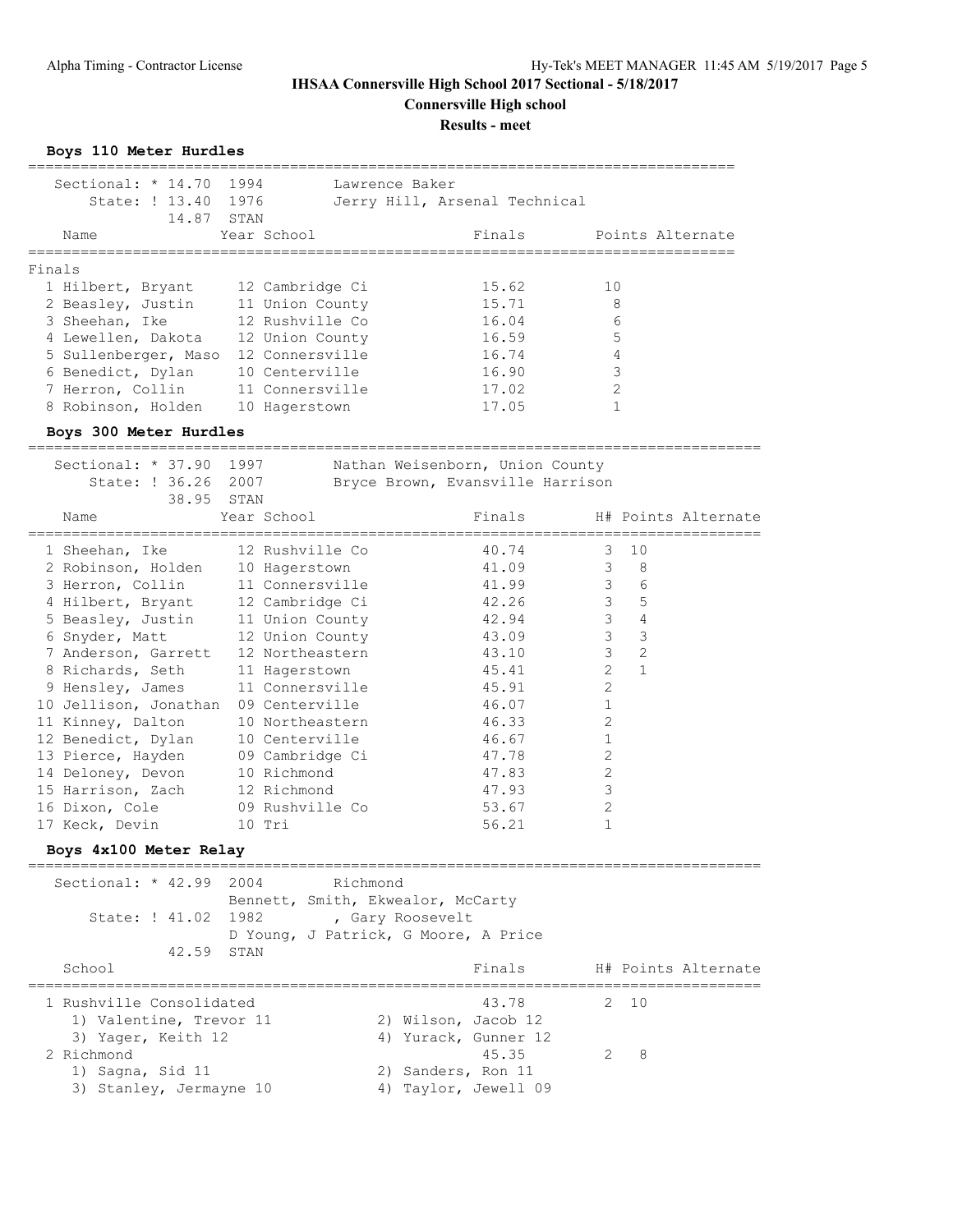**Connersville High school**

#### **Results - meet**

# **....Boys 4x100 Meter Relay**

| 3 Union County           | 45.57                    | $\mathcal{L}$ | 6             |
|--------------------------|--------------------------|---------------|---------------|
| 1) Beasley, Justin 11    | 2) Bentley, Isaac 12     |               |               |
| 3) Hensley, Ryan 10      | 4) Lewellen, Dakota 12   |               |               |
| 4 Connersville           | 46.29                    | 2             | 5             |
| 1) Caldwell, Peyton 11   | 2) Hentz, Skylar 11      |               |               |
| 3) Herron, Collin 11     | 4) Issacs, Jared 11      |               |               |
| 5 Northeastern           | 47.20                    | $\mathcal{L}$ | 4             |
| 1) Anderson, Garrett 12  | 2) Johnson, Chaz 10      |               |               |
| 3) McDaniel, Dylan 10    | 4) Sellers, Elijah 10    |               |               |
| 6 Hagerstown             | 47.40                    | $\mathcal{L}$ | 3             |
| 1) Rich, Noah 12         | 2) James, Gage 11        |               |               |
| 3) Favorite, Jalon 09    | 4) Gunder, Jon-david 12  |               |               |
| 7 Centerville            | 47.77                    | 1             | $\mathcal{L}$ |
| 1) Benedict, Dylan 10    | 2) Brewer, Michael 11    |               |               |
| 3) Neely, Jon 12         | 4) Vandevender, Reese 11 |               |               |
| 8 Cambridge City Lincoln | 48.31                    | $\mathbf{1}$  | $\mathbf{1}$  |
| 1) Cupp, Nick 12         | 2) Garza, Frank 09       |               |               |
| 3) Holder, Jeremiah 10   | 4) McKinney, Branden 10  |               |               |
| -- Tri                   | DNF                      |               |               |
| 1) Butler, Seth 11       | 2) Fowler, Austin 11     |               |               |
| 3) Smeltzer, Parker 11   | 4) Wilson, Nick 11       |               |               |
|                          |                          |               |               |

#### **Boys 4x400 Meter Relay**

==================================================================================== Sectional: \* 3:30.56 2001 New Castle Coatie, Crowe, Polk, Lawson State: ! 3:13.66 1980 , Gary West Side K Carter, C Peterson, W Monogan, S Burnett 3:20.92 STAN

| School                   | Finals                   |              | H# Points Alternate |
|--------------------------|--------------------------|--------------|---------------------|
| 1 Rushville Consolidated | 3:31.42                  |              | 2 10                |
| 1) Chastain, Isaac 11    | 2) Sheehan, Ike 12       |              |                     |
| 3) Hodge, Josh 12        | 4) Wilson, Jacob 12      |              |                     |
| 2 Union County           | 3:36.84                  | 2            | -8                  |
| 1) Nixon, Josh 12        | 2) Elleman, Dakota 12    |              |                     |
| 3) Haas, Luke 11         | 4) Snyder, Matt 12       |              |                     |
| 3 Hagerstown             | 3:36.86                  | 2            | 6                   |
| 1) Bane, Michael 12      | 2) Napier, Dylan 10      |              |                     |
| 3) Robinson, Holden 10   | 4) Tuttle, Logan 10      |              |                     |
| 4 Connersville           | 3:39.88                  | 2            | 5                   |
| 1) Caldwell, Peyton 11   | 2) Cox, Dylan 10         |              |                     |
| 3) Halcom, Jalin 12      | 4) Herron, Collin 11     |              |                     |
| 5 Cambridge City Lincoln | 3:46.55                  | $\mathbf{1}$ | $\overline{4}$      |
| 1) Craig, Caleb 11       | 2) McKinney, Branden 10  |              |                     |
| 3) Hilbert, Bryant 12    | 4) Southerland, Chase 12 |              |                     |
| 6 Northeastern           | 3:50.83                  | 2            | 3                   |
| 1) Anderson, Garrett 12  | 2) Loftis, Isiah 10      |              |                     |
| 3) Martin, Haydn 10      | 4) Johnson, Chaz 10      |              |                     |
| 7 Tri                    | 3:56.41                  | $\mathbf{1}$ | 2                   |
| 1) Fowler, Austin 11     | 2) Nuzzi, Hunter 12      |              |                     |
| 3) Smeltzer, Parker 11   | 4) Wilson, Nick 11       |              |                     |
| 8 Richmond               | 3:57.50                  | 2            | $\mathbf{1}$        |
| 1) Casiano, Derick 11    | 2) Sagna, Sid 11         |              |                     |
| 3) Tilton, Logan 12      | 4) Reeves, Julian 11     |              |                     |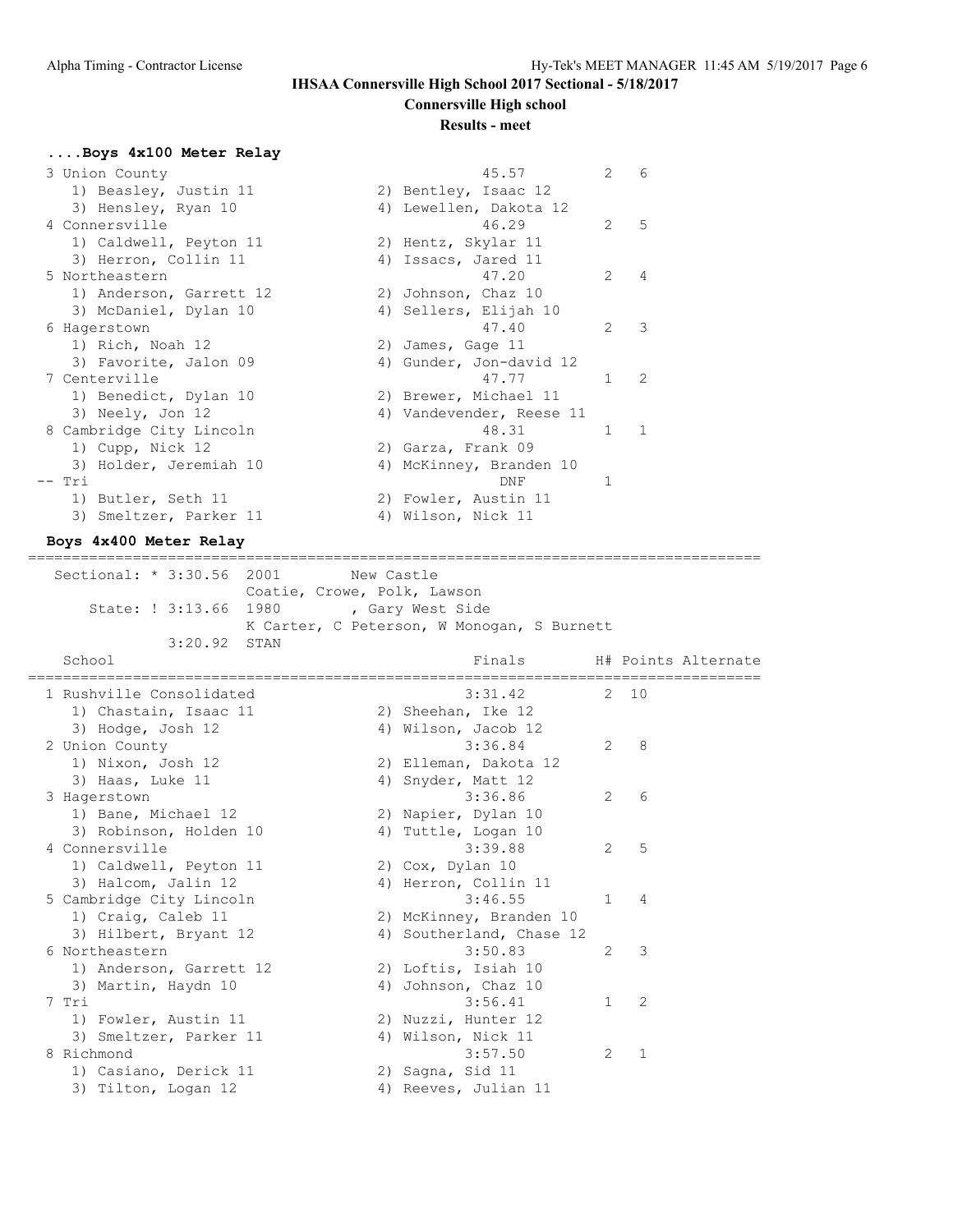**Connersville High school**

#### **Results - meet**

# **....Boys 4x400 Meter Relay**

1) Benedict, Dylan 10 2) Vandevender, Reese 11

- 3) Wankerl, Antonio 11 4) Schroeder, Phil 12
- 9 Centerville 1 and 1 and 1 and 1 and 1 and 1 and 1 and 1 and 1 and 1 and 1 and 1 and 1 and 1 and 1 and 1 and 1

#### **Boys 4x800 Meter Relay**

| --------------------      |                                             |                                         |                         |                  |
|---------------------------|---------------------------------------------|-----------------------------------------|-------------------------|------------------|
| Sectional: * 8:08.08 1997 | Richmond<br>Briggs, Caves, Haggenjos, Combs |                                         |                         |                  |
| State: ! 7:38.62 2011     |                                             | Lawrence Central, Lawrence Central      |                         |                  |
|                           |                                             | A Turner, C Claflin, M Steele, M Dorsey |                         |                  |
| 7:57.07 STAN              |                                             |                                         |                         |                  |
| School                    |                                             | Finals                                  | _______________________ | Points Alternate |
| 1 Rushville Consolidated  |                                             | 8:13.18                                 | 10                      |                  |
| 1) Chastain, Isaac 11     |                                             | 2) Leisure, Brett 12                    |                         |                  |
| 3) Miller, Andrew 10      |                                             | 4) Hodge, Josh 12                       |                         |                  |
| 2 Hagerstown              |                                             | 8:15.08                                 | 8                       |                  |
| 1) Hicks, Alec 12         |                                             | 2) Osborne, Jevon 12                    |                         |                  |
| 3) Slagle, Kaleb 11       |                                             | 4) Tuttle, Logan 10                     |                         |                  |
| 3 Union County            |                                             | 8:45.53                                 | 6                       |                  |
| 1) Couser, Evan 11        |                                             | 2) Dare, Ravi 11                        |                         |                  |
| 3) Elleman, Dakota 12     |                                             | 4) Poe, Dylan 12                        |                         |                  |
| 4 Connersville            |                                             | 8:59.37                                 | 5                       |                  |
| 1) Halcom, Jalin 12       |                                             | 2) Harrison, Laterrian 09               |                         |                  |
| 3) Parsley, Gavin 09      |                                             | 4) Smith, Wes 11                        |                         |                  |
| 5 Northeastern            |                                             | 9:19.29                                 | 4                       |                  |
| 1) Beatty, Gabe 11        |                                             | 2) Johnson, Caleb 10                    |                         |                  |
| 3) Loftis, Isiah 10       |                                             | 4) Mull, Wesley 09                      |                         |                  |
| 6 Centerville             |                                             | 9:27.30                                 | 3                       |                  |
| 1) Crossley, Jackson 11   |                                             | 2) Jaynes, Parker 10                    |                         |                  |
| 3) Nevels, Ben 11         |                                             | 4) Tincher, Ryan 11                     |                         |                  |
| 7 Cambridge City Lincoln  |                                             | 9:27.65                                 | 2                       |                  |
| 1) Bertsch, Trenton 09    |                                             | 2) McGriff, Payton 09                   |                         |                  |
| 3) Wampler, Austin 11     |                                             | 4) West, Britten 10                     |                         |                  |

8 Richmond 9:37.66 1

 1) Baker-stahl, Luc 10 2) McDaniel, Aidan 12 3) Tran, Tony 12 (4) Vivanco, Luis 11

**Boys High Jump**

| Sectional: *         |      | 6-08 5/19/2006  | Ja'Rel Jordan, Richmond  |               |                  |
|----------------------|------|-----------------|--------------------------|---------------|------------------|
| State: ! 7-01.25     | 1977 |                 | Jeff Woodard, New Albany |               |                  |
| $6 - 04.00$ STAN     |      |                 |                          |               |                  |
| Name                 |      | Year School     | Finals                   |               | Points Alternate |
|                      |      |                 |                          |               |                  |
| 1 Sullenberger, Maso |      | 12 Connersville | $6 - 00.00$              | 10            |                  |
| 2 Farris, Davion     |      | 12 Richmond     | $5 - 10.00$              | 6.33          |                  |
| 2 Craig, Caleb       |      | 11 Cambridge Ci | $5 - 10.00$              | 6.33          |                  |
| 2 Noe, Rufus         |      | 11 Rushville Co | $5 - 10.00$              | 6.33          |                  |
| 5 Hilbert, Bryant    |      | 12 Cambridge Ci | $5 - 08.00$              | 3.50          |                  |
| 5 Hensley, Ryan      |      | 10 Union County | $5 - 08.00$              | 3.50          |                  |
| 7 Cain, Trey         |      | 10 Rushville Co | $J5 - 08.00$             | $\mathcal{L}$ |                  |
| 8 Brown, Jacob       |      | 09 Connersville | $J5 - 08.00$             | 0.50          |                  |
| 8 Berger, David      |      | 11 Northeastern | $J5 - 08.00$             | 0.50          |                  |
| 10 Napier, Dylan     |      | 10 Hagerstown   | $5 - 06.00$              |               |                  |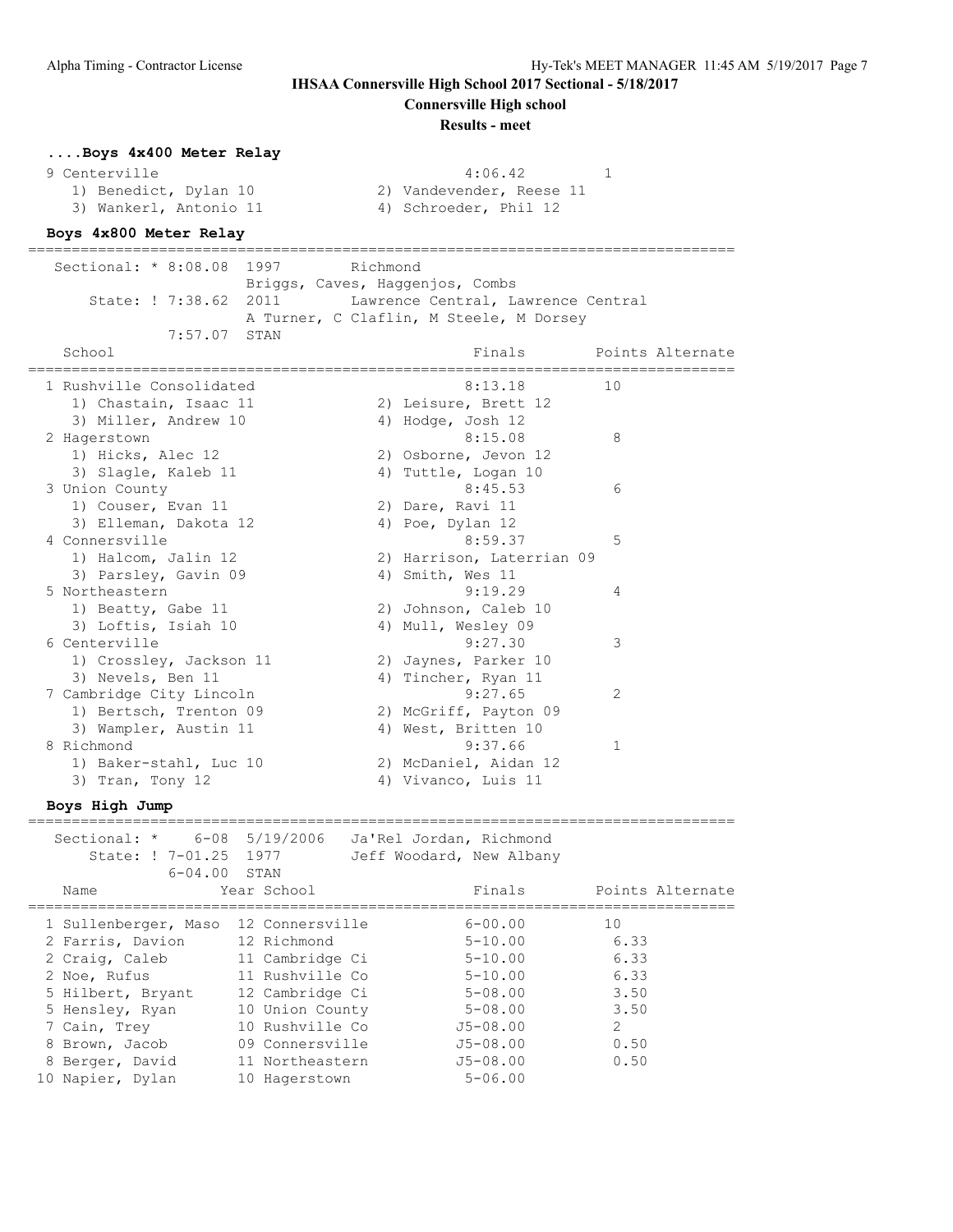**Connersville High school**

**Results - meet**

## **....Boys High Jump**

| 10 Hill, Daniel | 12 Richmond   | $5 - 06.00$ |
|-----------------|---------------|-------------|
| 10 James, Gage  | 11 Hagerstown | $5 - 06.00$ |

## **Boys Pole Vault**

| Sectional: $* 13-06$ | Jay Stolle        |              |                  |
|----------------------|-------------------|--------------|------------------|
| State: ! 17-06 2015  | Deakin Volz, Volz |              |                  |
| $14 - 06.00$ STAN    |                   |              |                  |
| Name                 | Year School       | Finals       | Points Alternate |
|                      |                   |              |                  |
| 1 Hentz, Skylar      | 11 Connersville   | $12 - 00.00$ | 1 <sub>0</sub>   |
| 2 Kemp, Taylor       | 12 Rushville Co   | $11 - 06.00$ | 8                |
| 3 Issacs, Jared      | 11 Connersville   | $10 - 06.00$ | 6                |
| 4 Wethington, Nick   | 11 Rushville Co   | $J10-06.00$  | 5<br>Y           |
| 5 Harrison, Zach     | 12 Richmond       | $9 - 00.00$  | 4                |
| 6 Miller, Timothy    | 10 Richmond       | $8 - 00.00$  | 3                |
|                      |                   |              |                  |

#### **Boys Long Jump**

================================================================================= Sectional: \* 23-00.50 1997 Charlie Perkins, Morton Memorial

| Sectional: ^ 23-00.50 1997                 |             | Charlie Perkins, Morton Memorial                |                         |
|--------------------------------------------|-------------|-------------------------------------------------|-------------------------|
|                                            |             | State: ! 24-07.75 1995 Frank Young, Kokomo      |                         |
| $22 - 04.75$ STAN                          |             |                                                 |                         |
| Name                                       | Year School |                                                 | Finals Points Alternate |
|                                            |             | 1 Wilson, Jacob 12 Rushville Co 21-05.25        | 10                      |
|                                            |             | 2 Johnson, Chaz 10 Northeastern 19-11.50        | 8                       |
|                                            |             | 3 Deloney, Jerrell 11 Richmond 19-11.25         | 6                       |
|                                            |             | 4 Valentine, Trevor 11 Rushville Co    19-06.50 | 5                       |
|                                            |             | 5 James, Gage 11 Hagerstown 19-02.50            | $\overline{4}$          |
|                                            |             | 6 Craig, Caleb 11 Cambridge Ci 18-07.25         | 3                       |
|                                            |             |                                                 | $\overline{2}$          |
| 8 Southerland, Chase                       |             | 12 Cambridge Ci 18-04.50                        |                         |
| 9 Wankerl, Antonio                         |             | 11 Centerville 18-01.50                         |                         |
| 10 Bentley, Isaac 12 Union County 17-11.50 |             |                                                 |                         |
| 11 Miller, Justin 10 Union County 17-03.50 |             |                                                 |                         |
| 12 Hill, Daniel                            |             | 12 Richmond 17-02.00                            |                         |
|                                            |             | 13 Kaler, Will 09 Connersville 17-01.25         |                         |
| 14 Butler, Seth 11 Tri                     |             | $16 - 07.00$                                    |                         |
| 15 Beckman, Jacen 10 Connersville 16-03.00 |             |                                                 |                         |
| 16 Berger, David 11 Northeastern 15-09.50  |             |                                                 |                         |
| 17 Neely, Jon 12 Centerville 14-04.75      |             |                                                 |                         |
|                                            |             |                                                 |                         |

## **Boys Shot Put**

=================================================================================

|                  | Sectional: * 62-10 5/17/2007<br>State: ! 66-08.50 1997 | Nate Trawick, Union County<br>Jeremy Allen, Pike |                  |
|------------------|--------------------------------------------------------|--------------------------------------------------|------------------|
|                  | $54 - 10.00$<br>STAN                                   |                                                  |                  |
| Name             | Year School                                            | Finals                                           | Points Alternate |
| 1 Adams, Keeton  | 12 Hagerstown                                          | $52 - 10.00$                                     | 10               |
| 2 Green, Dakota  | 12 Northeastern                                        | $47 - 08.50$                                     | 8                |
| 3 Blevins, James | 11 Hagerstown                                          | $45 - 07.50$                                     | 6                |
| 4 Bryant, Logan  | 12 Cambridge Ci                                        | $43 - 11.00$                                     | 5                |
| 5 Farrar, Gavin  | 12 Richmond                                            | $43 - 04.50$                                     | 4                |
| 6 Sturm, Brandon | 11 Rushville Co                                        | $42 - 11.00$                                     | 3                |